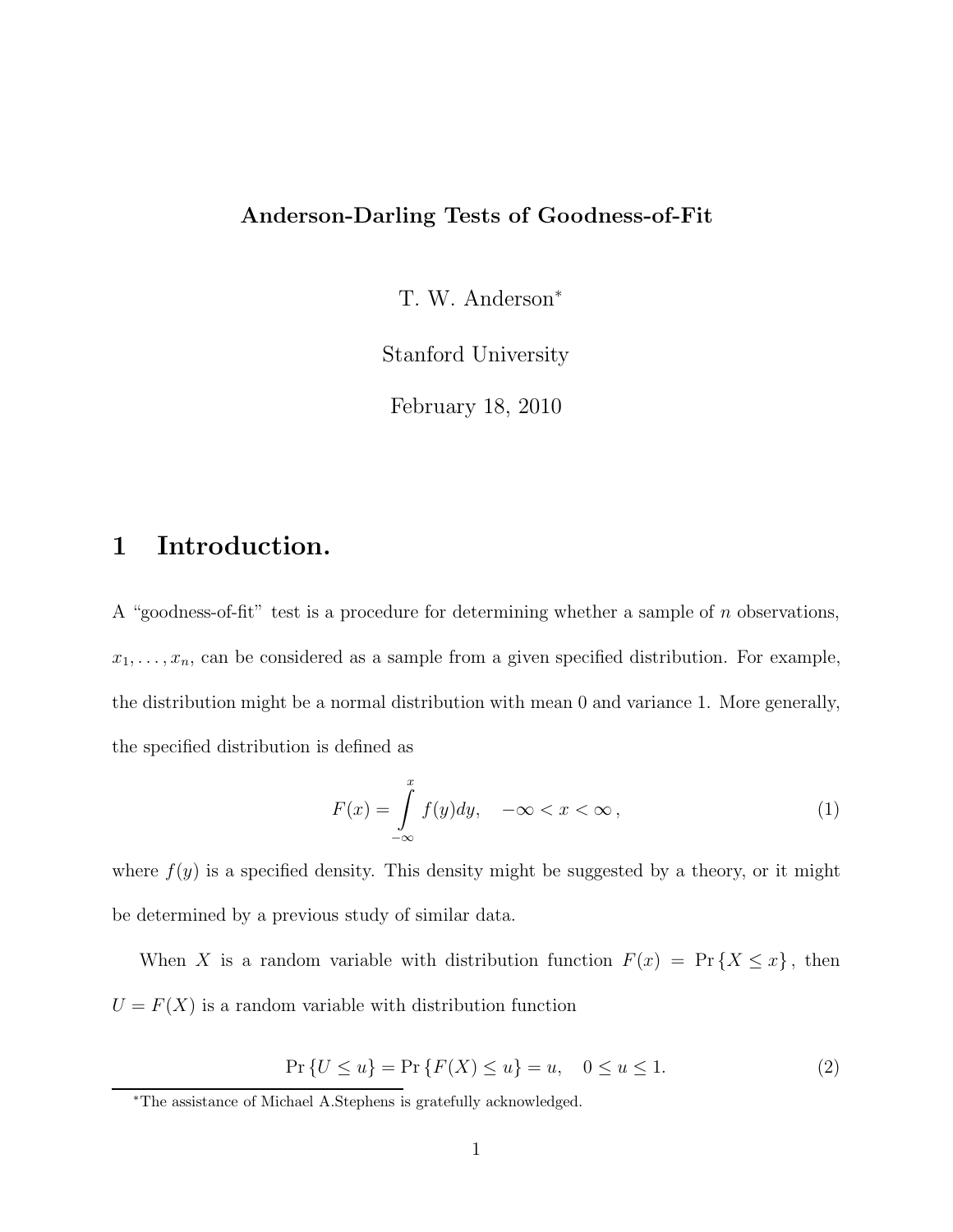The model specifies  $u_1 = F(x_1), \ldots, u_n = F(x_n)$  as a sample from the distribution (2), that is, the standard uniform distribution on the unit interval  $[0, 1]$  written  $U(0, 1)$ .

A test of the hypothesis that  $x_1, \ldots, x_n$  is a sample from a specified distribution, say  $F^0(x)$ , is equivalent to a test that  $u_1 = F^0(x_1), \ldots, u_n = F^0(x_n)$  is a sample from  $U(0, 1)$ . Define the empirical distribution function as

$$
F_n(x) = \frac{k}{n}, \quad -\infty < x < \infty,\tag{3}
$$

if k of  $(x_1, \ldots, x_n)$  are  $\leq x$ . A goodness-of-fit test is a comparison of  $F_n(x)$  with  $F^0(x)$ . The hypothesis  $H_0$ :  $F(x) = F^0(x)$ ,  $-\infty < x < \infty$ , is rejected if  $F_n(x)$  is very different from  $F<sup>0</sup>(x)$ . "Very different" is defined here as

$$
W_n^2 = n \int_{-\infty}^{\infty} \left[ F_n(x) - F^0(x) \right]^2 \psi \left[ F^0(x) \right] dF^0(x)
$$
  
= 
$$
n \int_{-\infty}^{\infty} \left[ F_n(x) - F^0(x) \right]^2 \psi \left[ F^0(x) \right] f^0(x) dx
$$
 (4)

being large; here (1) holds and  $\psi(z)$  is a weight function such that  $\psi(z) \geq 0$ , and  $f^0(x)$  is the density of  $F^0(x)$ .

If  $\psi(z) = 1$ , the statistic  $W_n^2$  is the Cramér-von Mises statistic, denoted by  $n\omega^2$ . Anderson and Darling (1952) gave a table of the limiting distribution of  $n\omega^2$  as  $n \to \infty$ . For example, the 5% significance point is .46136 and the 1% significance point is .74346.

### 2 The Anderson-Darling Statistic.

For a given x and hypothetical distribution  $F^0(\cdot)$ , the random variable  $n F_n(x)$  has a binomial distribution with probability  $F^0(x)$ . The expected value of  $n F_n(x)$  is  $n F^0(x)$  and the variance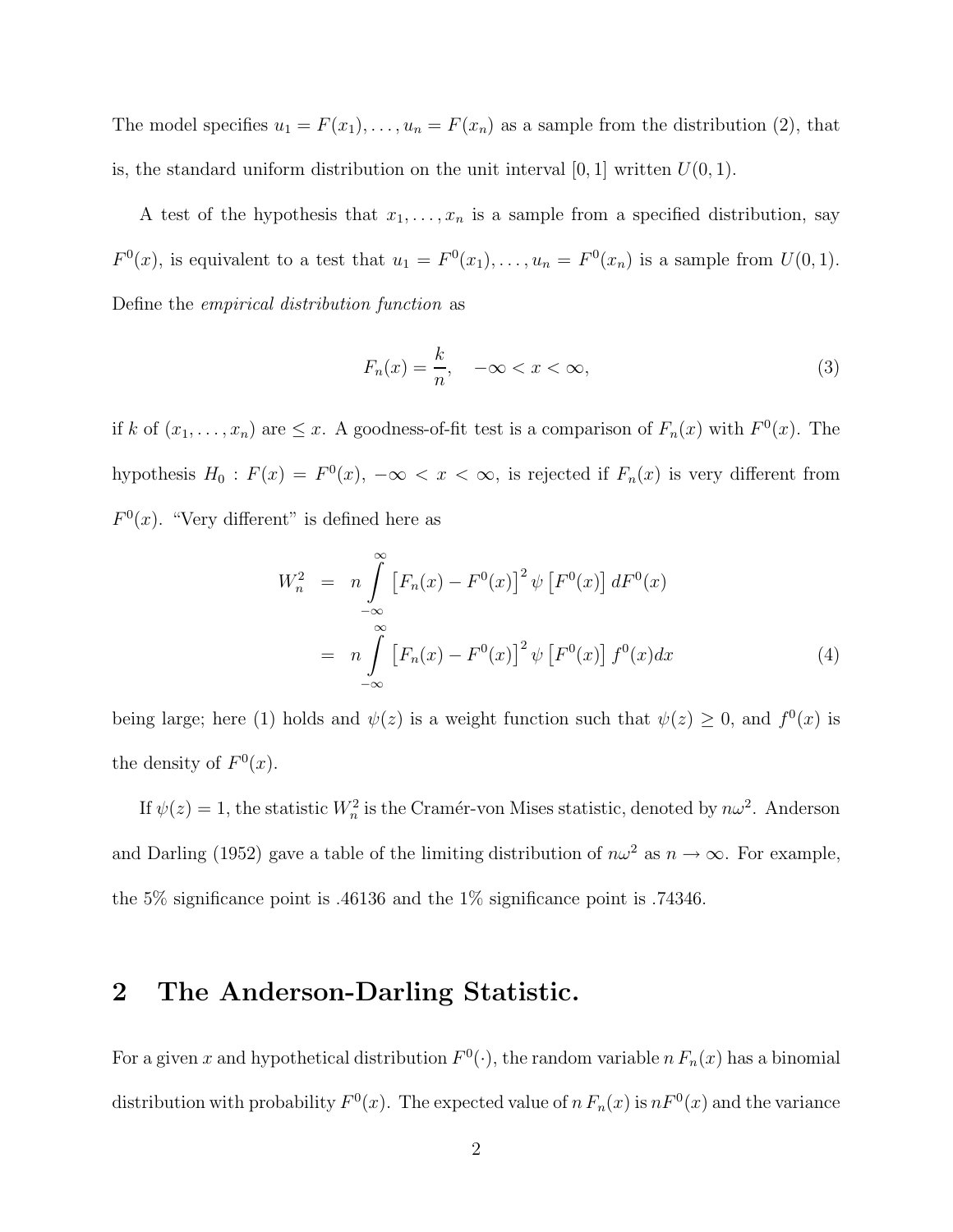is  $n F^{0}(x) [1 - F^{0}(x)]$ . The definition of the goodness-of-fit statistic (4) permits the choice of weight function  $\psi(\cdot)$ . In particular the investigator may want to emphasize the tails of the presumed distribution  $F^{0}(x)$ . In that case the choice is

$$
\psi(u) = \frac{1}{u(1-u)}.\tag{5}
$$

Then for a specified  $x$ 

$$
\sqrt{n} \frac{F_n(x) - F^0(x)}{\sqrt{F^0(x) \left[1 - F^0(x)\right]}}\tag{6}
$$

has mean 0 and variance 1 when the null hypothesis is true. The Anderson-Darling statistic is

$$
A_n^2 = n \int_{-\infty}^{\infty} \frac{\left[F_n(x) - F^0(x)\right]^2}{F^0(x) \left[1 - F^0(x)\right]} dF^0(x). \tag{7}
$$

It was shown in Anderson and Darling (1954) that (7) can be written as

$$
A_n^2 = -n - \frac{1}{n} \sum_{j=1}^n (2j - 1) \left[ \log u_{(j)} + \log \left( 1 - u_{(n-j+1)} \right) \right]
$$
 (8)

where  $u_{(j)} = F^0(x_{(j)})$  and  $x_{(1)} < x_{(2)} < \ldots < x_{(n)}$  is the ordered sample.

Anderson and Darling found the limiting distribution of  $A_n^2$  [for weight function (5)]. In the next section the development of this distribution is outlined. The 5% significance point of the limiting distribution is 2.492 and the 1% point is 3.880. The mean of this limiting distribution is 1 and the variance is  $2(\pi^2 - 9)/3 \sim .57974$ .

# 3 Outline of derivation.

Let  $u = F^{0}(x)$ ,  $u_{i} = F^{(0)}(x_{i})$ ,  $i = 1, ..., n$ , and  $u_{(i)} = F^{(0)}(x_{(i)})$ ,  $i = 1, ..., n$ . Let  $G_{n}(u)$  be the empirical distribution function of  $u_1, \ldots, u_n$ ; that is,

$$
G_n(u) = \frac{k}{n}, \quad 0 \le u \le 1,\tag{9}
$$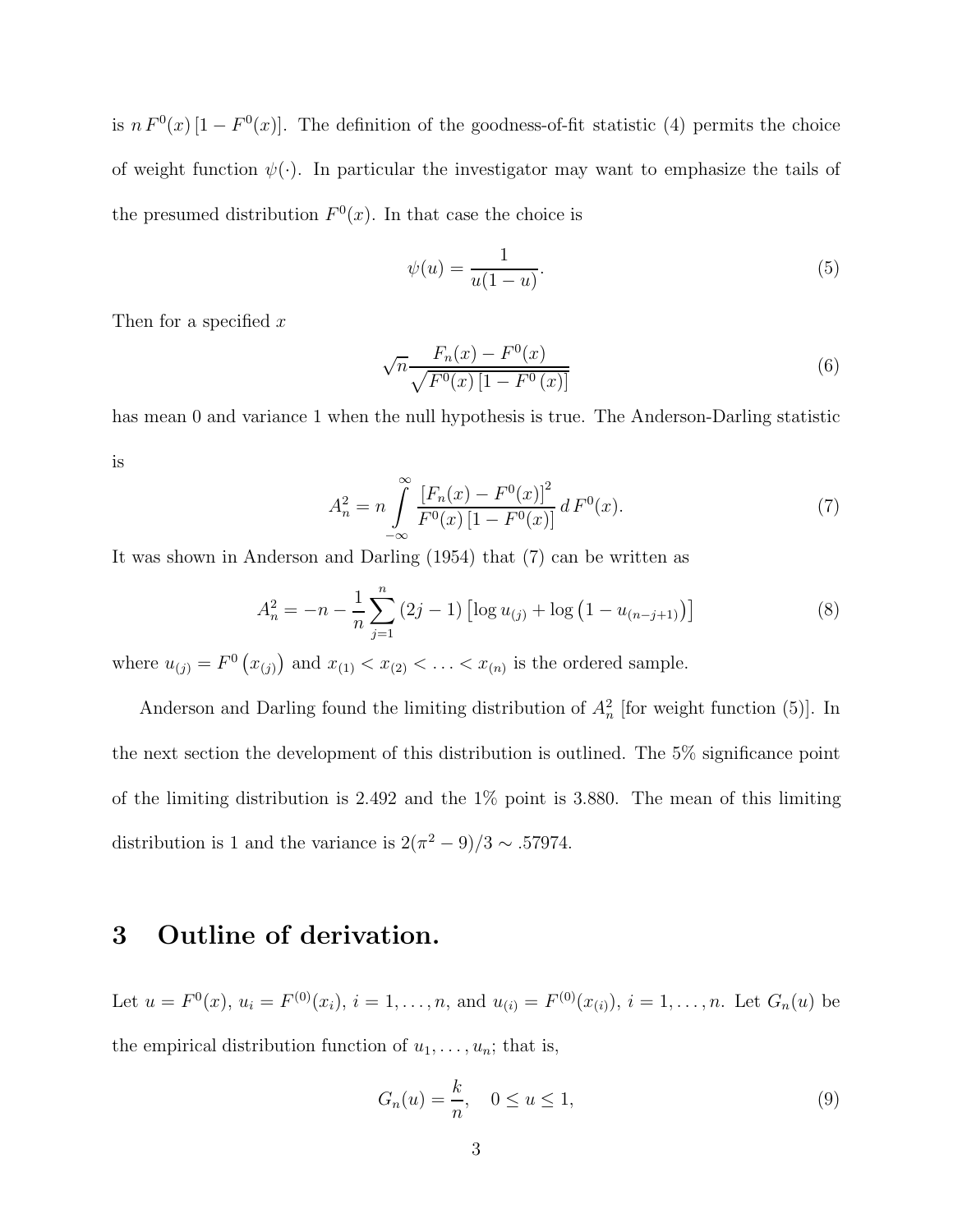if k of  $u_1, \ldots, u_n$  are  $\leq u$ . Thus

$$
G_n\left[F^0(x)\right] = F_n^0(x),\tag{10}
$$

and

$$
W_n^2 = n \int_0^1 \left[ G_n(u) - u \right]^2 \psi(u) du,\tag{11}
$$

when the null hypothesis  $F(x) = F^{(0)}(x)$  is true. For every  $u (0 \le u \le 1)$ 

$$
Y_n(u) = \sqrt{n} \left[ G_n(u) - u \right] \tag{12}
$$

is a random variable, and the set of these may be considered as a stochastic process with parameter  $u$ . Thus

$$
\Pr\left\{W_n^2 \le z\right\} = \Pr\left\{\int_0^1 Y_n^2(u)\psi(u)du \le z\right\} = A_n(z),\tag{13}
$$

say. For a fixed set  $u_1, \ldots, u_k$  the k-variate distribution of  $Y_n(u_1), \ldots, Y_n(u_k)$  approaches a multivariate normal distribution as  $n\to\infty$  with mean and covariance function

$$
\mathcal{E}[Y_n(u)] = 0, \quad \mathcal{E}Y_n(u)Y_n(v) = \min(u, v) - uv. \tag{14}
$$

The limiting process of  $\{Y_n(u)\}\$ is a Gaussian process  $y(u)$ ,  $0 \le u \le 1$ , and  $\mathcal{E}y(u) = 0$  and  $\mathcal{E}y(u)y(v) = \min(u, v) - uv.$  Let

$$
a(z) = \Pr\left\{\int_{0}^{1} y^2(u)\psi(u)du \le z\right\}.
$$
 (15)

Then  $A_n(z) \to a(z)$ ,  $0 \le z < \infty$ . The mathematical problem for the Anderson-Darling statistic is to find the distribution function  $a(z)$  when  $\psi(u) = 1/u(1 - u)$ .

We briefly sketch the procedure to find the distribution of  $\int_0^1$ 0  $z^2(u)du$ , where  $z(u)$  is a Gaussian stochastic process with  $\mathcal{E}z(u) = 0$  and  $\mathcal{E}z(u)z(v) = k(u, v)$ . When the kernel is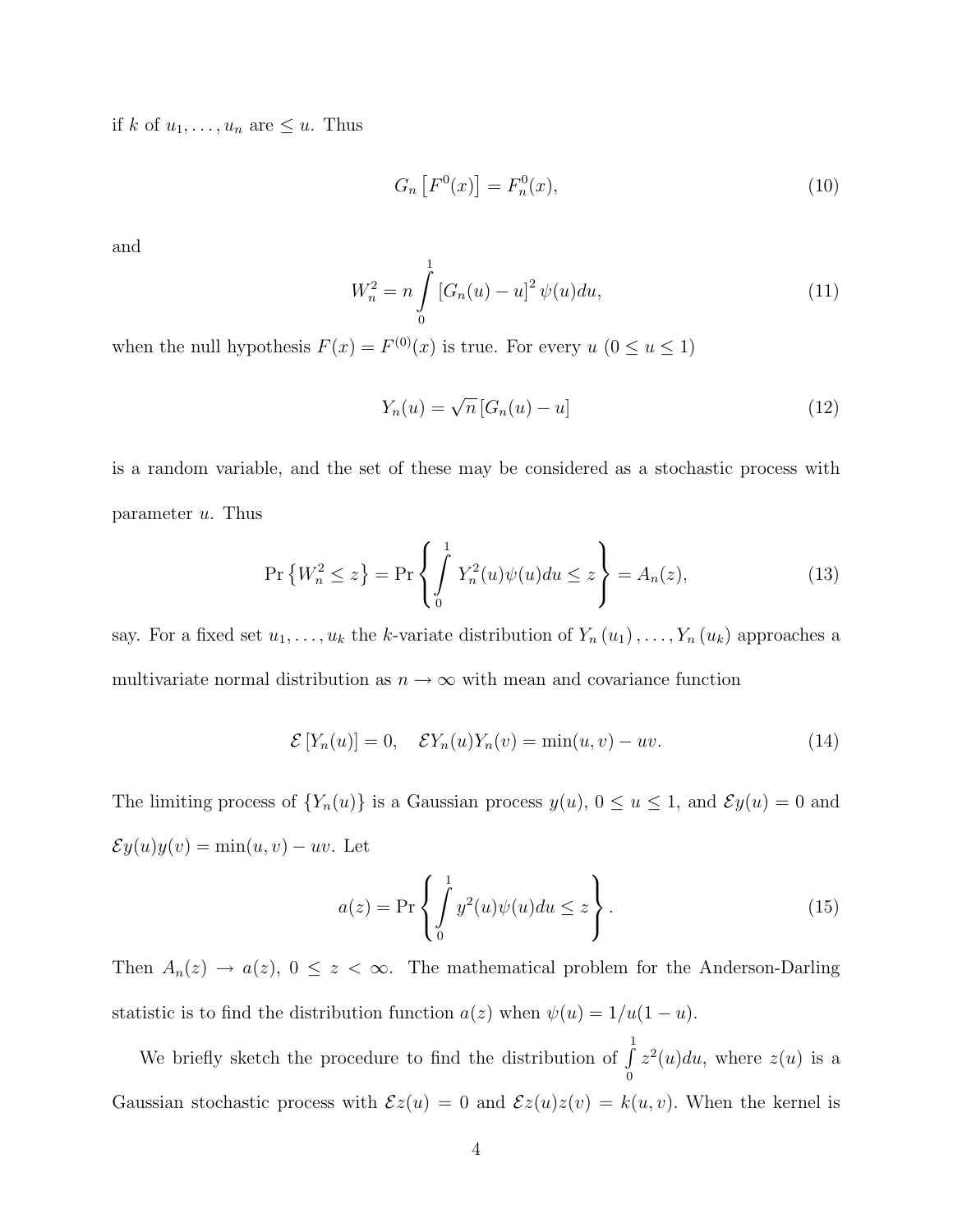continuous and square integrable (as is the case here), it can be written as

$$
k(u, v) = \sum_{j=1}^{\infty} \frac{1}{\lambda_j} f_j(u) f_j(v),
$$
\n(16)

where  $\lambda_j$  is an eigenvalue and  $f_j(u)$  is the corresponding normalized eigenfunction of the integral equation

$$
\lambda \int_{0}^{1} k(u, v) f(u) du = f(v), \qquad (17)
$$

$$
\int_{0}^{1} f_{j}^{2}(u) du = 1, \quad \int_{0}^{1} f_{i}(u) f_{j}(u) du = 0, \quad i \neq j.
$$
\n(18)

Then the process can be written

$$
z(u) = \sum_{j=1}^{\infty} \frac{1}{\sqrt{\lambda_j}} X_j f_j(u), \qquad (19)
$$

where  $X_1, X_2, \ldots$ , are independent  $N(0, 1)$  variables. Then

$$
\int_{0}^{1} z^{2}(u) du = \sum_{j=1}^{\infty} \frac{1}{\lambda_{j}} X_{j}^{2},
$$
\n(20)

with characteristic function

$$
\mathcal{E} \exp\left\{it \int_{0}^{1} z^{2}(u) du\right\} = \prod_{j=1}^{\infty} \mathcal{E}\left(\exp itX_{j}^{2}/\lambda_{j}\right)
$$

$$
= \prod_{j=1}^{\infty} \left(1 - 2it/\lambda_{j}\right)^{-\frac{1}{2}}.
$$
(21)

The process  $Y_n^*$  $X_n^*(u) = \sqrt{\psi(u)} Y_n(u)$  has covariance function

$$
k(u, v) = \sqrt{\psi(u)} \sqrt{\psi(v)} \left[ \min(u, v) - uv \right];\tag{22}
$$

as  $n \to \infty$ , the process  $Y_n^*$  $\mathcal{L}_n^{*}(u)$  approaches  $y^{*}(u) = \sqrt{\psi(u)} y(u)$  with covariance (22). The characteristic function of the limiting distribution of  $n\omega^2$  is

$$
\sqrt{\frac{\sqrt{2it}}{\sin\sqrt{2it}}}
$$
\n(23)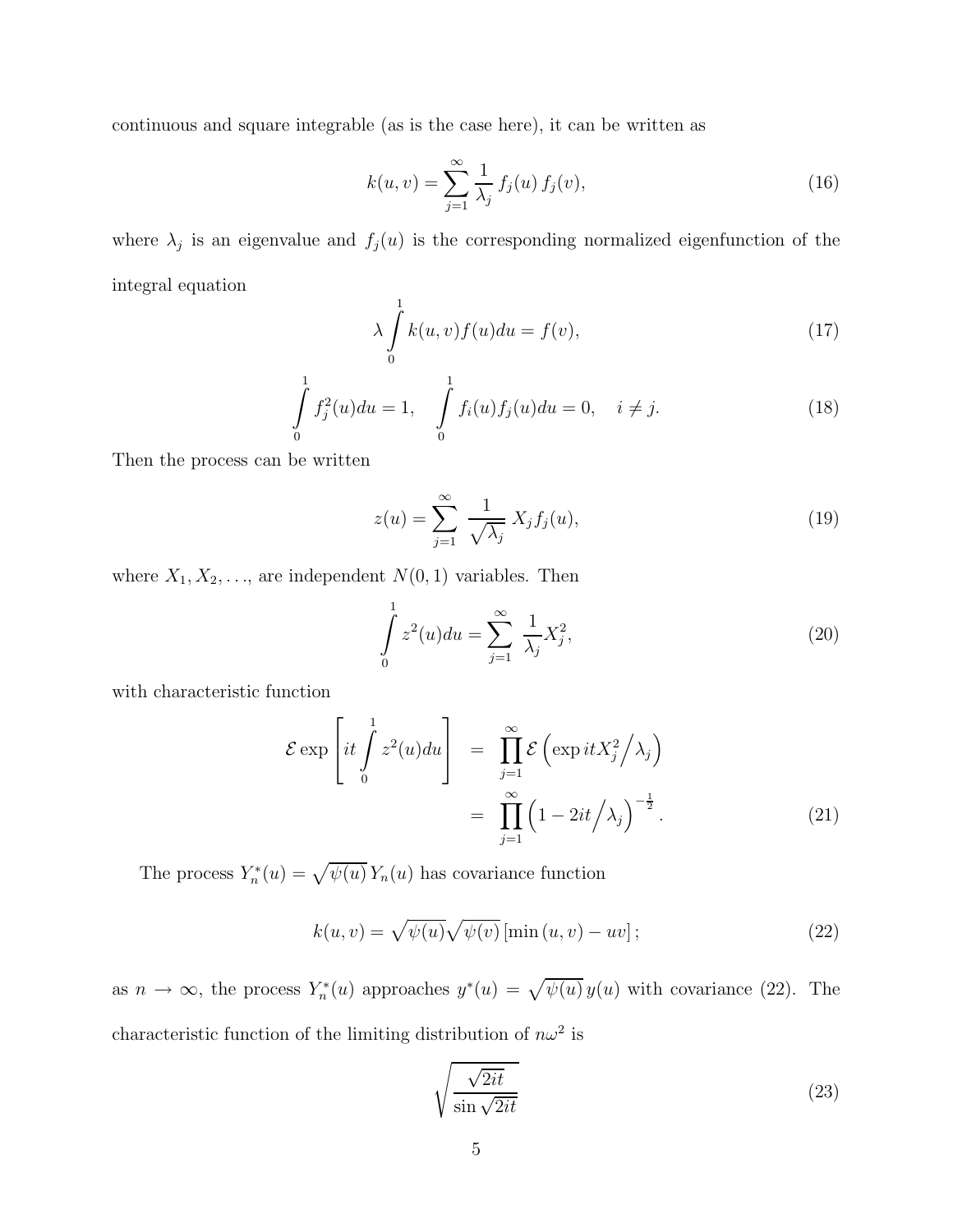for  $\psi(u) = 1$ , and that of the limiting distribution of  $A_n^2$  is

$$
\sqrt{\frac{-2\pi it}{\cos\left(\frac{\pi}{2}\sqrt{1+8it}\right)}}.
$$
\n(24)

for  $\psi(u) = 1/u(1 - u)$ .

The integral equation (17) can be transformed to a differential equation

$$
h''(t) + \lambda \psi(t) h((t) = 0.
$$
\n(25)

### 4 Anderson-Darling tests with unknown parameters.

When parameters in the tested distribution are not known, but are estimated efficiently, the covariance (14) is modified, and the subsequent limiting distribution theory for both  $n\omega^2$ and  $A_n^2$  follows the same lines as above, with this new covariance. If the parameters are location and/or scale, the limiting distributions do not depend on the true parameter values, but depend on the class of tested distributions. If the parameters are shape parameters, the limiting distribution depends on shape. Limiting distributions have been evaluated and percentage points given for a number of different tested distributions; see Stephens (1976, 1986). Tests for three parameter Weibull, and von Mises have been given by Lockhart and Stephens (1985, 1994).

The percentage points for these tests are much smaller than those given above for the case when parameters are known.